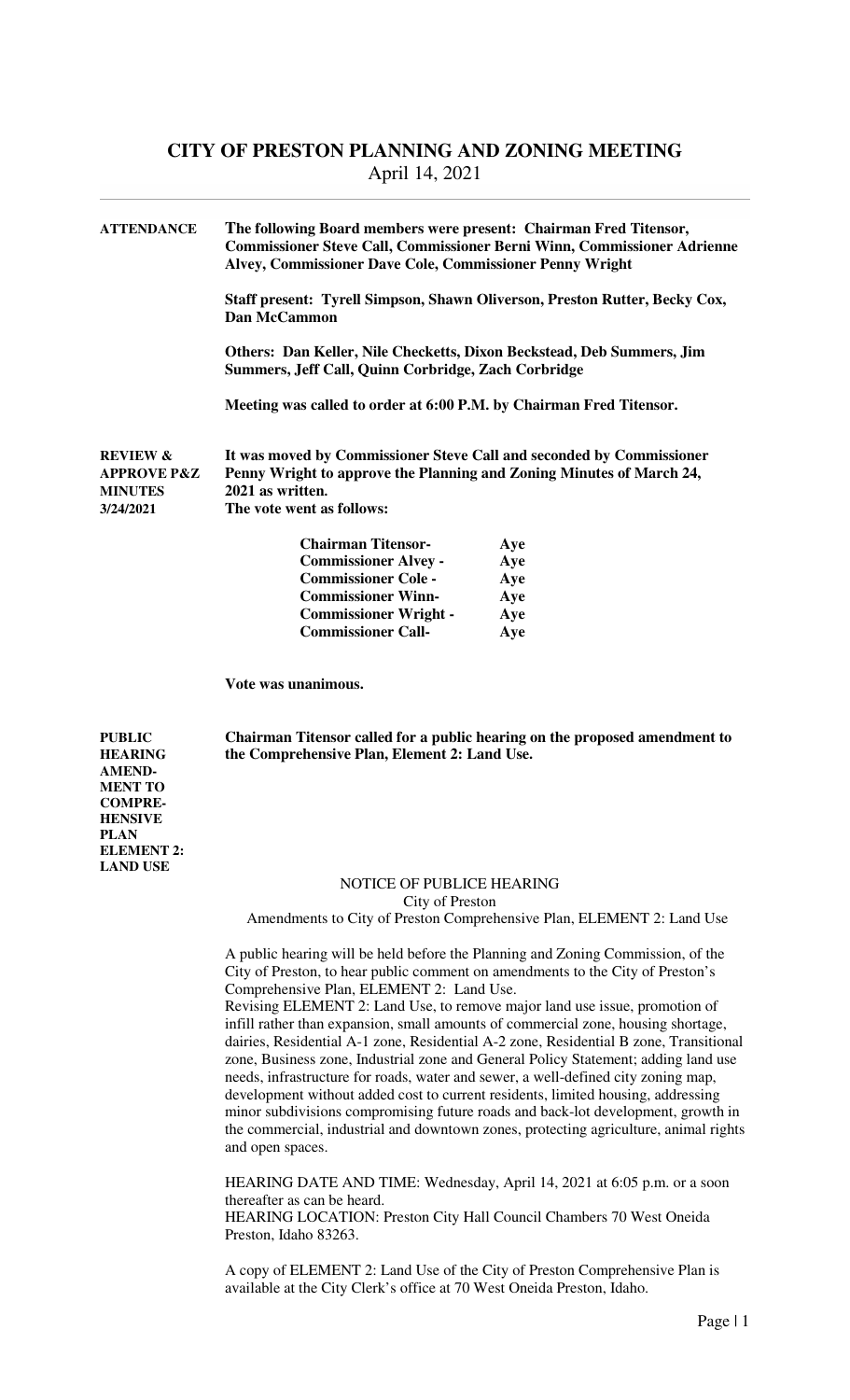City Hall is accessible to persons with disabilities. Anyone desiring accommodations for disabilities please call the City Clerk's Office, 208-852-1817, at least 48 hours prior to the public hearing.

Linda Acock, City Clerk

 **Chairman Titensor read the guidelines for a public hearing and stated that these guidelines would be followed for each public hearing held this day and he would not be reading them at the beginning of each public hearing.** 

 **Chairman Titensor explained that the Land Use element of the Comprehensive Plan was updated to eliminate language about specific zones, update the current needs of the city and make it more general in regards to land use in the city.** 

 **Chairman Titensor called for comments in support of the amendment.** 

 **There were no comments and no written comments in support.** 

 **Chairman Titensor called for neutral comments.** 

 **There were no neutral comments and no written neutral comments.** 

 **Chairman Titensor called for opposing comments.** 

 **There were no opposing comments and no written opposing comments.** 

 **Commissioner Winn made a motion to close the public hearing. Commissioner Cole seconded the motion.** 

 **Vote was as follows:** 

| <b>Chairman Titensor-</b>    | Aye |
|------------------------------|-----|
| <b>Commissioner Alvey -</b>  | Aye |
| <b>Commissioner Cole -</b>   | Aye |
| <b>Commissioner Winn-</b>    | Aye |
| <b>Commissioner Wright -</b> | Aye |
| <b>Commissioner Call-</b>    | Aye |

**Vote was unanimous.** 

 **Chairman Titensor called for a motion on the proposed amendment to the Comprehensive Plan, Element 2: Land Use.** 

 **Commissioner Cole made a motion to recommend to City Council approval of the amendment to the Comprehensive Plan, Element 2: Land Use.** 

 **Commissioner Alvey seconded the motion.** 

 **Vote went as follows:** 

| <b>Chairman Titensor-</b>    | Ave |
|------------------------------|-----|
| <b>Commissioner Alvey -</b>  | Aye |
| <b>Commissioner Cole -</b>   | Aye |
| <b>Commissioner Winn-</b>    | Aye |
| <b>Commissioner Wright -</b> | Aye |
| <b>Commissioner Call-</b>    | Aye |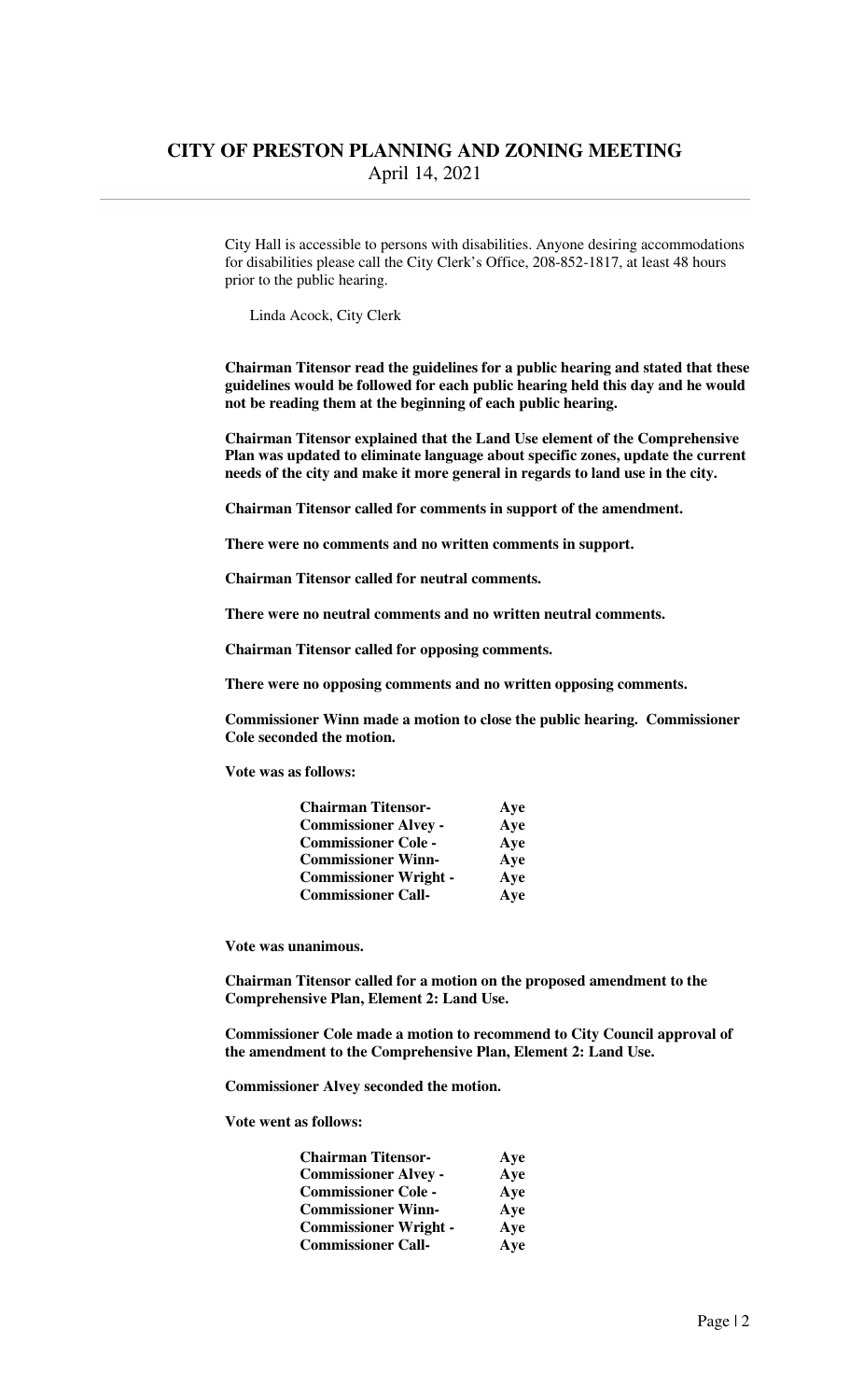**Vote was unanimous.** 

**AMEND-MENT TO COMPRE-HENSIVE PLAN** 

**ELEMENT 3: TRANSPOR-TATION** 

**PUBLIC Chairman Titensor called for a public hearing on the proposed amendment to HEARING the Comprehensive Plan, Element 3: Transportation.** 

# NOTICE OF PUBLICE HEARING

 City of Preston Amendments to City of Preston Comprehensive Plan, ELEMENT 3: Transportation

 A public hearing will be held before the Planning and Zoning Commission, of the City of Preston, to hear public comment on amendments to the City of Preston's Comprehensive Plan, ELEMENT 3: Transportation.

 Replace overview of ELEMENT 3: Transportation, to replace the listed speed limit along U.S. 91 from 25 mph to 30 mph; replace the listed city limits encompassing four (4) miles to city limits encompassing seven (7) square miles.

 Amend Policy 1 – Transportation Planning, to remove language relating to the Idaho Transportation Department Highway 91 Corridor Study; incorporate transportation plan to include trails and bike paths.

 Amend Policy 2 – Circulation to include a committee investigation of through streets, providing efficient traffic circulation, causing less congestion; remove the classification of Major Arterial and Minor Arterial to encompass those street

 classifications as Arterial; include storm water standards and remove phrase relating to the Runoff Study of 1998;

 Amend Policy 3 – Economic Development to state the city should seek to develop business to accommodate city residents, county residents and outlying areas; and seek to implement downtown parking;

 Amend Policy 4 – Entrance Corridors Goals to remove landscaping set back of thirty feet (30') on entrance of business corridors.

 Amend Policy 5 – Transportation Financing, to remove additional traffic signals on U.S 91 and the rebuilding of South State Street as prioritized Planned Improvements; add language that Preston City should seek grants to improve street and sidewalks; and add paving streets that are not fully paved to the Prioritize Planned Improvements.

Amend Policy 6 – Airport area to add the location of the public airport.

 Amend Policy 7 – Public Transportation to remove taxi service and charter air as provided services; and to add Cache Valley Transit, Pocatello Regional Transit and School Bus Service to students from kindergarten through grade twelve.

 Amend Policy 8 – School Safety to add the review of streets and sidewalks near school facilities; create safe environment for the community.

 Amend Policy 10 – Multi-Jurisdictional Planning to reference the city's desire to continue working with Franklin County officials.

 HEARING DATE AND TIME: Wednesday, April 14, 2021 at 6:10 p.m. or a soon thereafter as can be heard.

 HEARING LOCATION: Preston City Hall Council Chambers 70 West Oneida Preston, Idaho 83263.

 A copy of ELEMENT 3: Transportation of the City of Preston Comprehensive Plan is available at the City Clerk's office at 70 West Oneida Preston, Idaho.

 City Hall is accessible to persons with disabilities. Anyone desiring accommodations for disabilities please call the City Clerk's Office, 208-852-1817, at least 48 hours prior to the public hearing.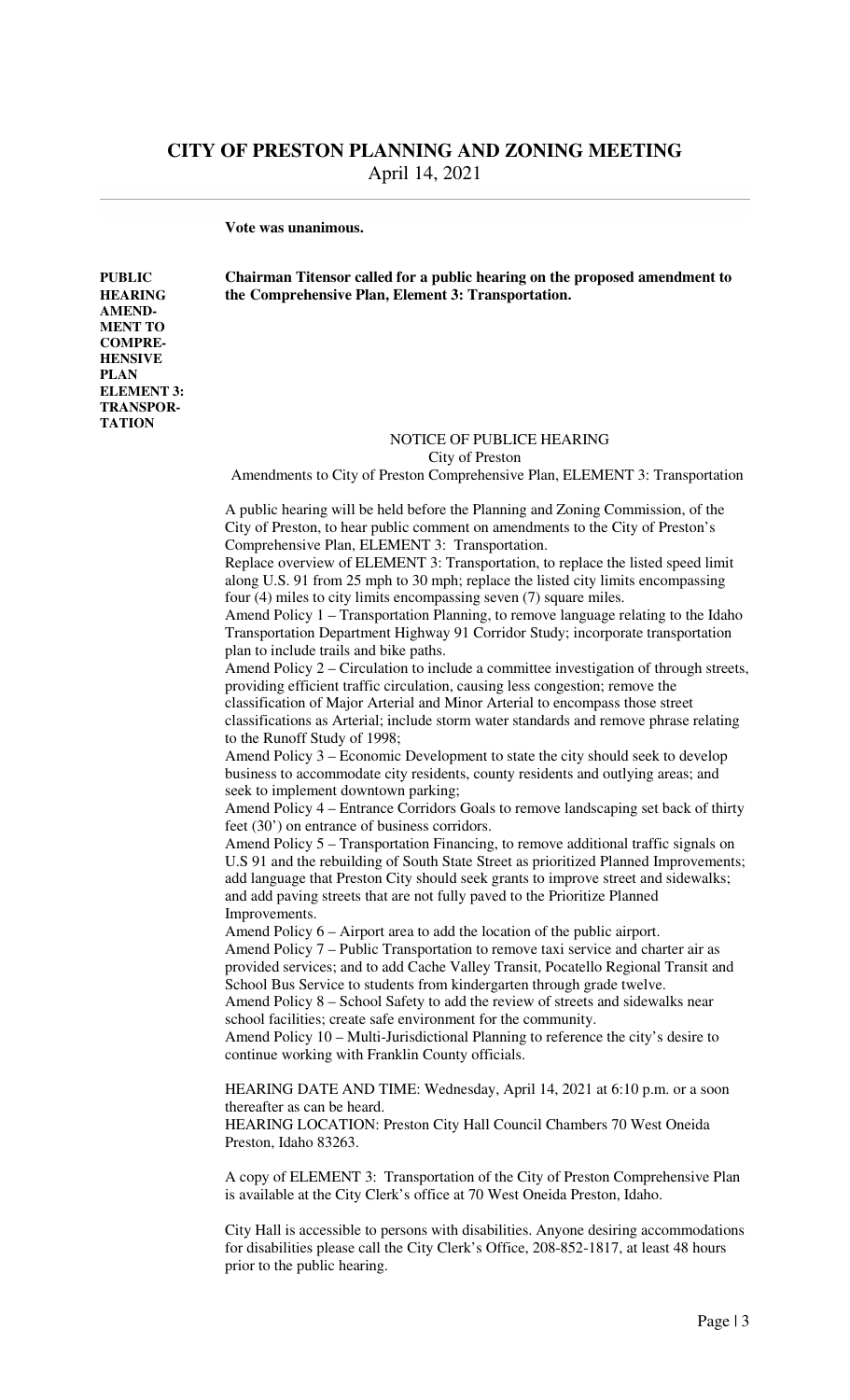Linda Acock, City Clerk

**Commissioner Steve Call explained that there were not many changes made to this element. Information that was outdated was removed or updated.** 

 **Chairman Titensor called for comments in support of the amendment.** 

 **There were no comments or written comments in support.** 

 **Chairman Titensor called for neutral comments.** 

 **There were no neutral comments or written neutral comments.** 

 **Chairman Titensor called for opposing comments.** 

 **Jim Summers asked if anything was being addressed about Main Street being changed back to its original configuration. Chairman Titensor explained that the Comprehensive Plan is an aspirational document that provides a direction for the city but does not drive changes. That change will happen with the State Road Department and the City Council.** 

 **There were no written opposing comments.** 

 **Chairman Titensor called for a motion to close the public hearing.** 

 **Commissioner Cole made a motion to close the public hearing for the proposed amendment to the Comprehensive Plan, Element 3: Transportation. Commissioner Alvey seconded the motion.** 

 **Vote went as follows:** 

| <b>Chairman Titensor-</b>    | Aye |
|------------------------------|-----|
| <b>Commissioner Alvey -</b>  | Aye |
| <b>Commissioner Cole -</b>   | Aye |
| <b>Commissioner Winn-</b>    | Aye |
| <b>Commissioner Wright -</b> | Aye |
| <b>Commissioner Call-</b>    | Aye |

 **Vote was unanimous.** 

 **Chairman Titensor called for a motion on the proposed amendment to the Comprehensive Plan, Element 3: Transportation.** 

 **Commissioner Winn made a motion to recommend to City Council approval of the amendment to the Comprehensive Plan, Element 3: Transportation. Commissioner Call seconded the motion.** 

 **Vote went as follows:** 

| <b>Chairman Titensor-</b>    | Aye |
|------------------------------|-----|
| <b>Commissioner Alvey -</b>  | Aye |
| <b>Commissioner Cole -</b>   | Aye |
| <b>Commissioner Winn-</b>    | Aye |
| <b>Commissioner Wright -</b> | Aye |
| <b>Commissioner Call-</b>    | Aye |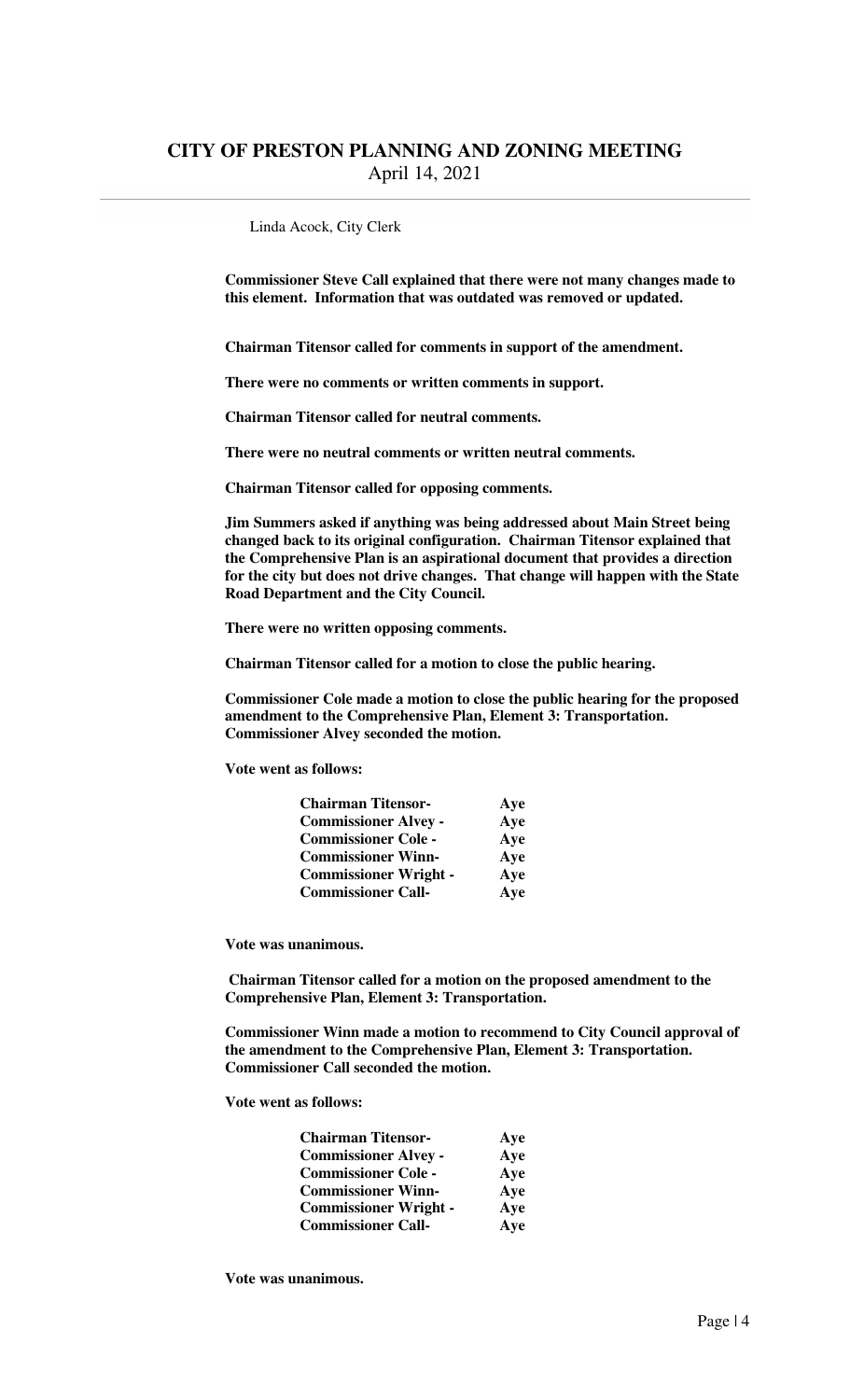**AMEND-MENT TO COMPRE-HENSIVE PLAN ELEMENT 4: COMMUNITY DESIGN AND SPECIAL** 

**PUBLIC Chairman Titensor called for a public hearing on the proposed amendment to HEARING the Comprehensive Plan, Element 4: Community Design and Special Sites.** 

#### **SITES** NOTICE OF PUBLICE HEARING City of Preston Amendments to City of Preston Comprehensive Plan, ELEMENT 4: Community Design and Special Sites

 A public hearing will be held before the Planning and Zoning Commission, of the City of Preston, to hear public comment on amendments to the City of Preston's Comprehensive Plan, ELEMENT 4: Community Design and Special Sites

 Amend General Policy Statement: Downtown –to remove reference to zoning classification C2; remove maximum height of two (2) stories for businesses. Adding pedestrian oriented theme for downtown business area; providing identification signs of historical significance, navigation, and amenities.

 Amend General Policy Statement: Shopping Centers – to remove specification to generalized retail districts or linear strip commercial; remove specification to allowed shopping centers within the C3 Zone.

 Amend General Policy Statement: Regional Shopping Centers – to remove this general policy statement, which discourages regional shopping centers, typified by anchor stores, factory outlets, warehouse/club stores, etc., in its entirety.

 HEARING DATE AND TIME: Wednesday, April 14, 2021 at 6:15 p.m. or a soon thereafter as can be heard.

 HEARING LOCATION: Preston City Hall Council Chambers 70 West Oneida Preston, Idaho 83263.

 A copy of ELEMENT 4: Community Design and Special Sites, of the City of Preston Comprehensive Plan, is available at the City Clerk's office at 70 West Oneida Preston, Idaho.

 City Hall is accessible to persons with disabilities. Anyone desiring accommodations for disabilities please call the City Clerk's Office, 208-852-1817, at least 48 hours prior to the public hearing.

Linda Acock, City Clerk

**Commissioner Alvey explained that changes to this element were made to facilitate the small town feel for current and future residents. Wording that no longer applied or was redundant was removed.** 

 **Chairman Titensor called for comments in support of the amendment.** 

 **There were no comments or written comments in support.** 

 **Chairman Titensor called for neutral comments.** 

 **There were no neutral comments or written neutral comments.**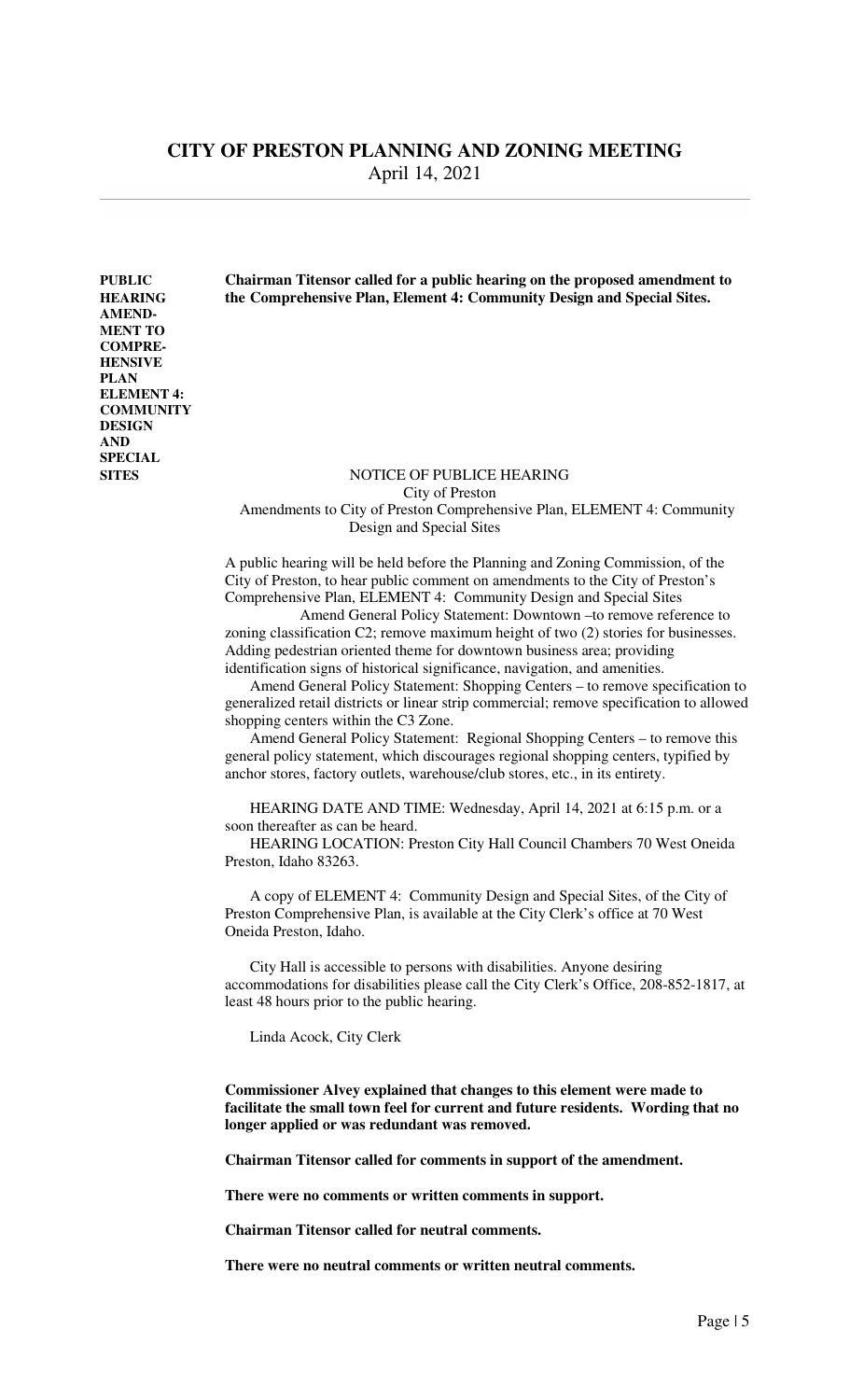**Chairman Titensor called for opposing comments.** 

 **There were no comments or written opposing comments.** 

 **Chairman Titensor called for a motion to close the public hearing.** 

 **Commissioner Winn made a motion to close the public hearing for the proposed amendment to the Comprehensive Plan, Element 4: Community Design and Special Sites. Commissioner Wright seconded the motion.** 

 **Vote went as follows:** 

| <b>Chairman Titensor-</b>    | Ave |
|------------------------------|-----|
| <b>Commissioner Alvey -</b>  | Aye |
| <b>Commissioner Cole -</b>   | Aye |
| <b>Commissioner Winn-</b>    | Aye |
| <b>Commissioner Wright -</b> | Aye |
| <b>Commissioner Call-</b>    | Aye |

 **Vote was unanimous.** 

 **Chairman Titensor called for a motion on the proposed amendment to the Comprehensive Plan, Element 4: Community Design and Special Sites.** 

 **Commissioner Call made a motion to recommend to City Council approval of the amendment to the Comprehensive Plan, Element 4: Community Design and Special Sites. Commissioner Wright seconded the motion.** 

 **Vote went as follows:** 

| <b>Chairman Titensor-</b>    | Aye |
|------------------------------|-----|
| <b>Commissioner Alvey -</b>  | Aye |
| <b>Commissioner Cole -</b>   | Aye |
| <b>Commissioner Winn-</b>    | Aye |
| <b>Commissioner Wright -</b> | Aye |
| <b>Commissioner Call-</b>    | Aye |

**Vote was unanimous.** 

**PUBLIC Chairman Titensor called for a public hearing on the proposed amendment to HEARING the Comprehensive Plan, Element 5: Economic Development** 

**AMEND-MENT TO COMPRE-HENSIVE PLAN ELEMENT 5: ECONOMIC DEVELOP-**

**NOTICE OF PUBLICE HEARING**  City of Preston Amendments to City of Preston Comprehensive Plan, ELEMENT 5: Economic Development

 A public hearing will be held before the Planning and Zoning Commission, of the City of Preston, to hear public comment on amendments to the City of Preston's Comprehensive Plan, ELEMENT 5: Economic Development.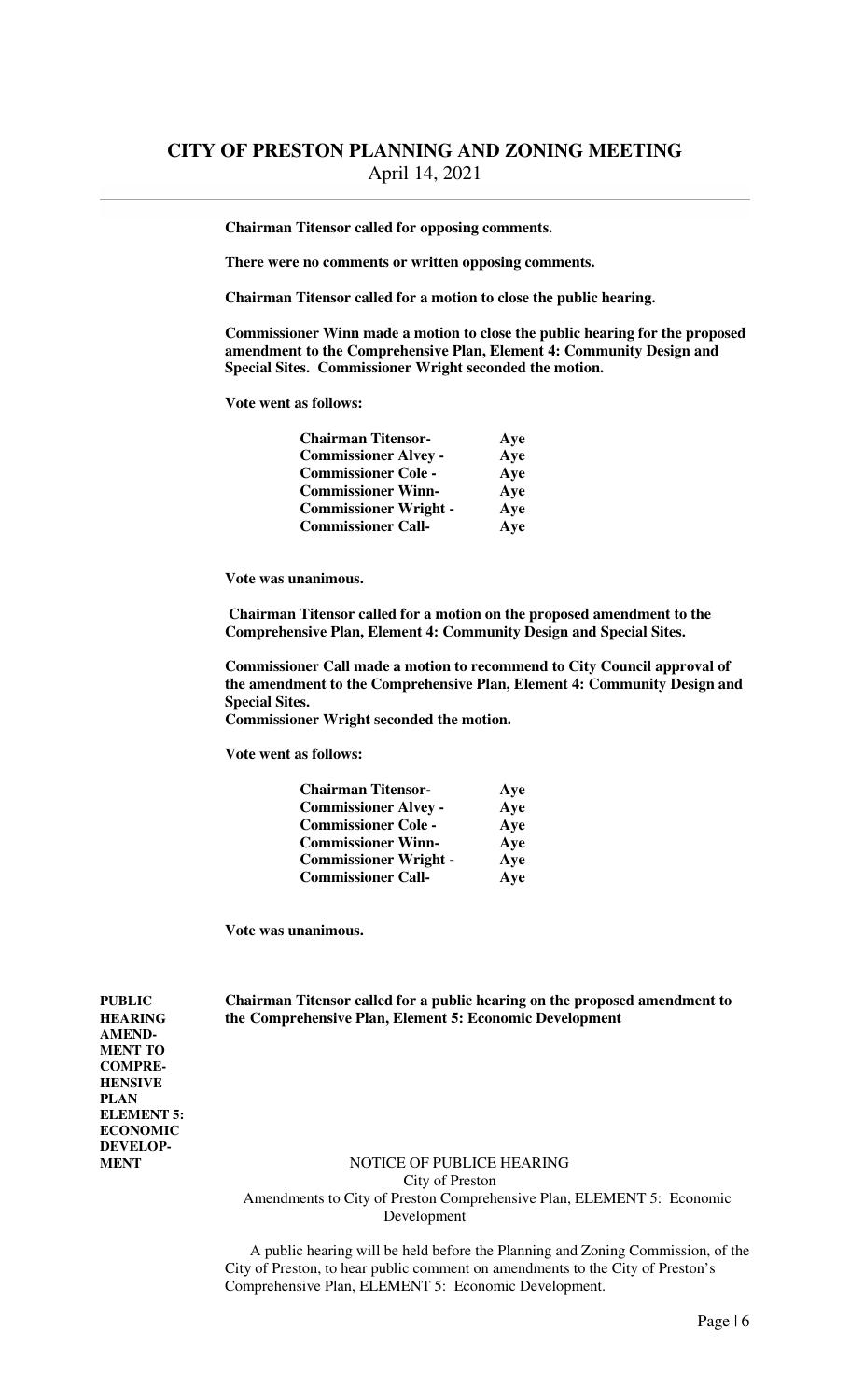Remove agriculture as the largest contributor in Preston City; adding major industries to include education, healthcare, retail, manufacturing and construction; listing largest employers in Preston City.

 Remove reference to Preston City being a bedroom community to Logan, Utah; add large contingent of people who live in Preston work in Utah.

 Add extension of high speed internet to as many neighborhoods as possible. List 2019 dada for median yearly income for Preston City and Franklin County.

 Remove paragraphs referencing development of industrial site, SICOG, and individually named businesses and activities; to include encouragement of the growth, development and expansion of local businesses.

 HEARING DATE AND TIME: Wednesday, April 14, 2021 at 6:20 p.m. or as soon thereafter as can be heard.

 HEARING LOCATION: Preston City Hall Council Chambers 70 West Oneida Preston, Idaho 83263.

 A copy of ELEMENT 5: Economic Development of the City of Preston Comprehensive Plan is available at the City Clerk's office at 70 West Oneida Preston, Idaho.

 City Hall is accessible to persons with disabilities. Anyone desiring accommodations for disabilities please call the City Clerk's Office, 208-852-1817, at least 48 hours prior to the public hearing.

Linda Acock, City Clerk

 **Chairman Titensor explained that this element has been updated by eliminating references to businesses that no longer exist, adding wording about remote workers and referencing the latest income study.** 

 **Chairman Titensor called for comments in support of the amendment.** 

 **There were no comments or written comments in support.** 

 **Chairman Titensor called for neutral comments.** 

 **There were no neutral comments or written neutral comments.** 

 **Chairman Titensor called for opposing comments.** 

 **There were no comments or written opposing comments.** 

 **Chairman Titensor called for a motion to close the public hearing.** 

 **Commissioner Cole made a motion to close the public hearing for the proposed amendment to the Comprehensive Plan, Element 5: Economic Development. Commissioner Call seconded the motion.** 

 **Vote went as follows:** 

| <b>Chairman Titensor-</b>    | Aye |
|------------------------------|-----|
| <b>Commissioner Alvey -</b>  | Aye |
| <b>Commissioner Cole -</b>   | Aye |
| <b>Commissioner Winn-</b>    | Aye |
| <b>Commissioner Wright -</b> | Aye |
| <b>Commissioner Call-</b>    | Aye |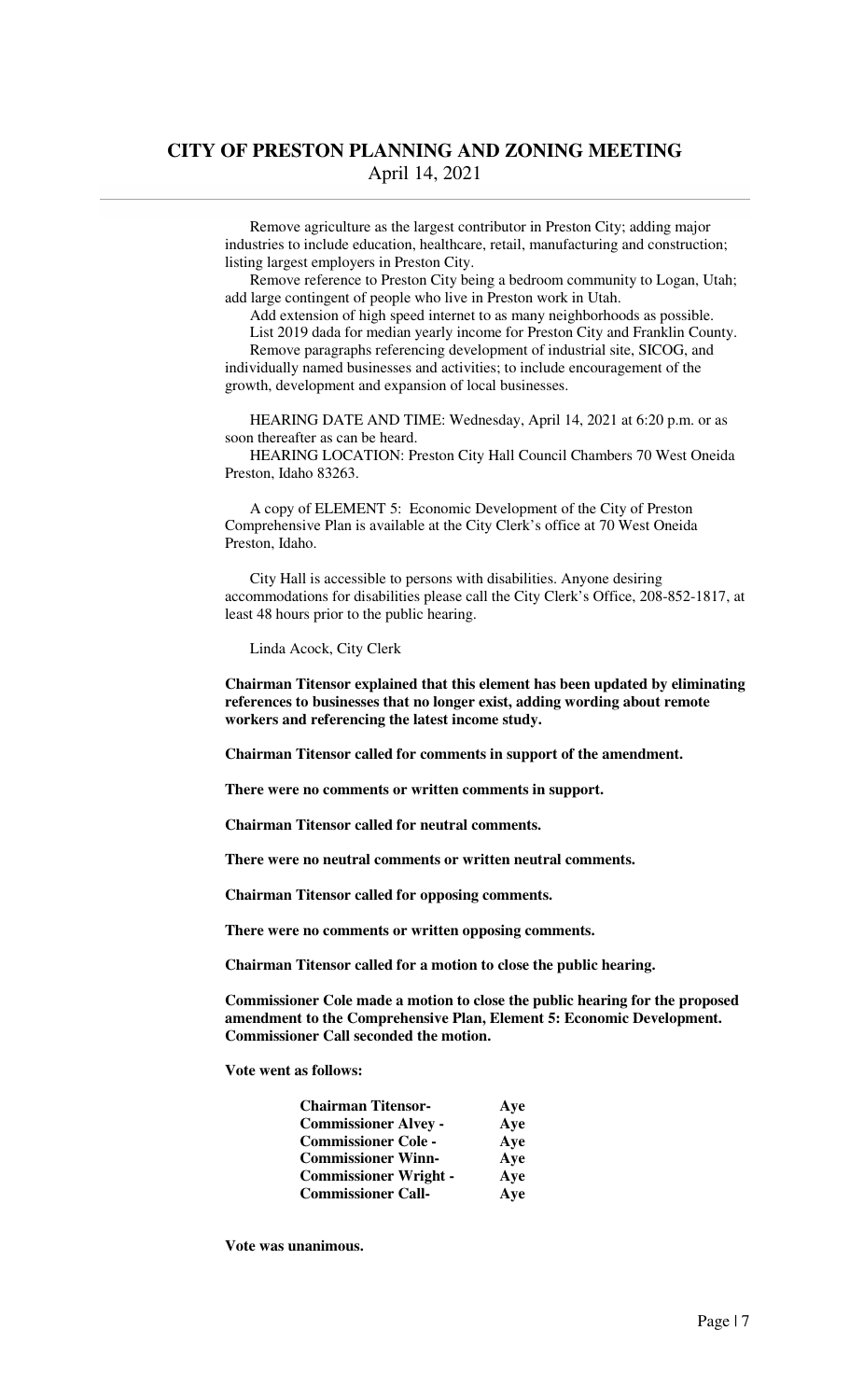**Chairman Titensor called for a motion on the proposed amendment to the Comprehensive Plan, Element 5: Economic Development**

 **Commissioner Alvey made a motion to recommend to City Council approval of the amendment to the Comprehensive Plan, Element 5: Economic Development. Commissioner Wright seconded the motion.** 

 **Vote went as follows:** 

| <b>Chairman Titensor-</b>    | Ave |
|------------------------------|-----|
| <b>Commissioner Alvey -</b>  | Aye |
| <b>Commissioner Cole -</b>   | Aye |
| <b>Commissioner Winn-</b>    | Aye |
| <b>Commissioner Wright -</b> | Aye |
| <b>Commissioner Call-</b>    | Aye |

**Vote was unanimous.** 

**AMEND-MENT TO COMPRE-HENSIVE PLAN** 

**ELEMENT 7: PUBLIC SERVICES, FACILITIES** 

**AND** 

**PUBLIC Chairman Titensor called for a public hearing on the proposed amendment to HEARING the Comprehensive Plan, Element 7: Public Services, Facilities and Utilities.** 

### **UTILITIES** NOTICE OF PUBLICE HEARING

City of Preston

 Amendments to City of Preston Comprehensive Plan, ELEMENT 7: Public Services, Facilities and Utilities

 A public hearing will be held before the Planning and Zoning Commission, of the City of Preston, to hear public comment on amendments to the City of Preston's Comprehensive Plan, ELEMENT 7: Public Services, Facilities and Utilities

 Revise ELEMENT 7: Public Services, Facilities and Utilities removing reference to lawn watering restrictions and need for water meters, former engineer, former facilities planning studies, 1996 wastewater study, 1998 storm study, summation of protective services, incorporation of Fire District in 1999, relocation of county landfill and general policy statement; implementing water facility plan, wastewater facility plan, design and building of new wastewater facility plan, updated summary of protective services in Preston City, Franklin County Landfill, Larsen-Sant Library, Franklin County Medical Center, exploration of revenue from Impact Fees and General Policy Statement.

 HEARING DATE AND TIME: Wednesday, April 14, 2021 at 6:25 p.m. or a soon thereafter as can be heard.

 HEARING LOCATION: Preston City Hall Council Chambers 70 West Oneida Preston, Idaho 83263.

 A copy of ELEMENT 7: Public Services, Facilities and Utilities of the City of Preston Comprehensive Plan is available at the City Clerk's office at 70 West Oneida Preston, Idaho.

 City Hall is accessible to persons with disabilities. Anyone desiring accommodations for disabilities please call the City Clerk's Office, 208-852-1817, at least 48 hours prior to the public hearing.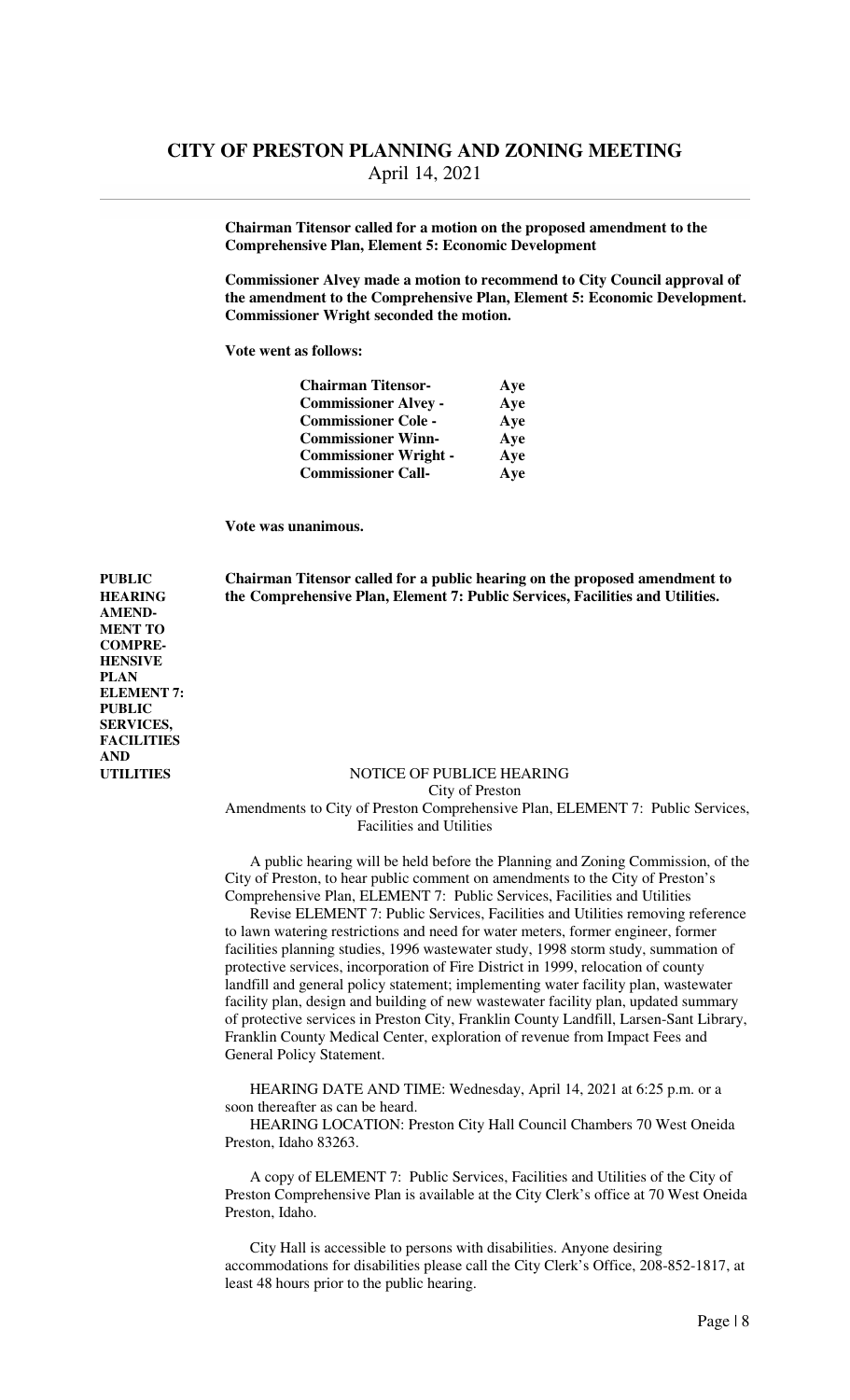#### Linda Acock, City Clerk

**Commissioner Wright explained that the changes made to this element were to update the public services information and add information about the new sewer facility that is being planned for.** 

**Chairman Titensor called for comments in support of the amendment.** 

 **There were no comments or written comments in support.** 

 **Chairman Titensor called for neutral comments.** 

 **There were no neutral comments or written neutral comments.** 

 **Chairman Titensor called for opposing comments.** 

 **There were no comments or written opposing comments.** 

 **Chairman Titensor called for a motion to close the public hearing.** 

 **Commissioner Call made a motion to close the public hearing for the proposed amendment to the Comprehensive Plan, Element 7: Public Services, Facilities and Utilities. Commissioner Alvey seconded the motion.** 

 **Vote went as follows:** 

| <b>Chairman Titensor-</b>    | Ave |
|------------------------------|-----|
| <b>Commissioner Alvey -</b>  | Aye |
| <b>Commissioner Cole -</b>   | Aye |
| <b>Commissioner Winn-</b>    | Aye |
| <b>Commissioner Wright -</b> | Aye |
| <b>Commissioner Call-</b>    | Aye |

 **Vote was unanimous.** 

 **Chairman Titensor called for a motion on the proposed amendment to the Comprehensive Plan, Element 7: Public Services, Facilities and Utilities.** 

 **Commissioner Wright made a motion to recommend to City Council approval of the amendment to the Comprehensive Plan, Element 7: Public Services, Facilities and Utilities. Commissioner Call seconded the motion.** 

 **Vote went as follows:** 

| <b>Chairman Titensor-</b>    | Aye |
|------------------------------|-----|
| <b>Commissioner Alvey -</b>  | Aye |
| <b>Commissioner Cole -</b>   | Aye |
| <b>Commissioner Winn-</b>    | Aye |
| <b>Commissioner Wright -</b> | Aye |
| <b>Commissioner Call-</b>    | Aye |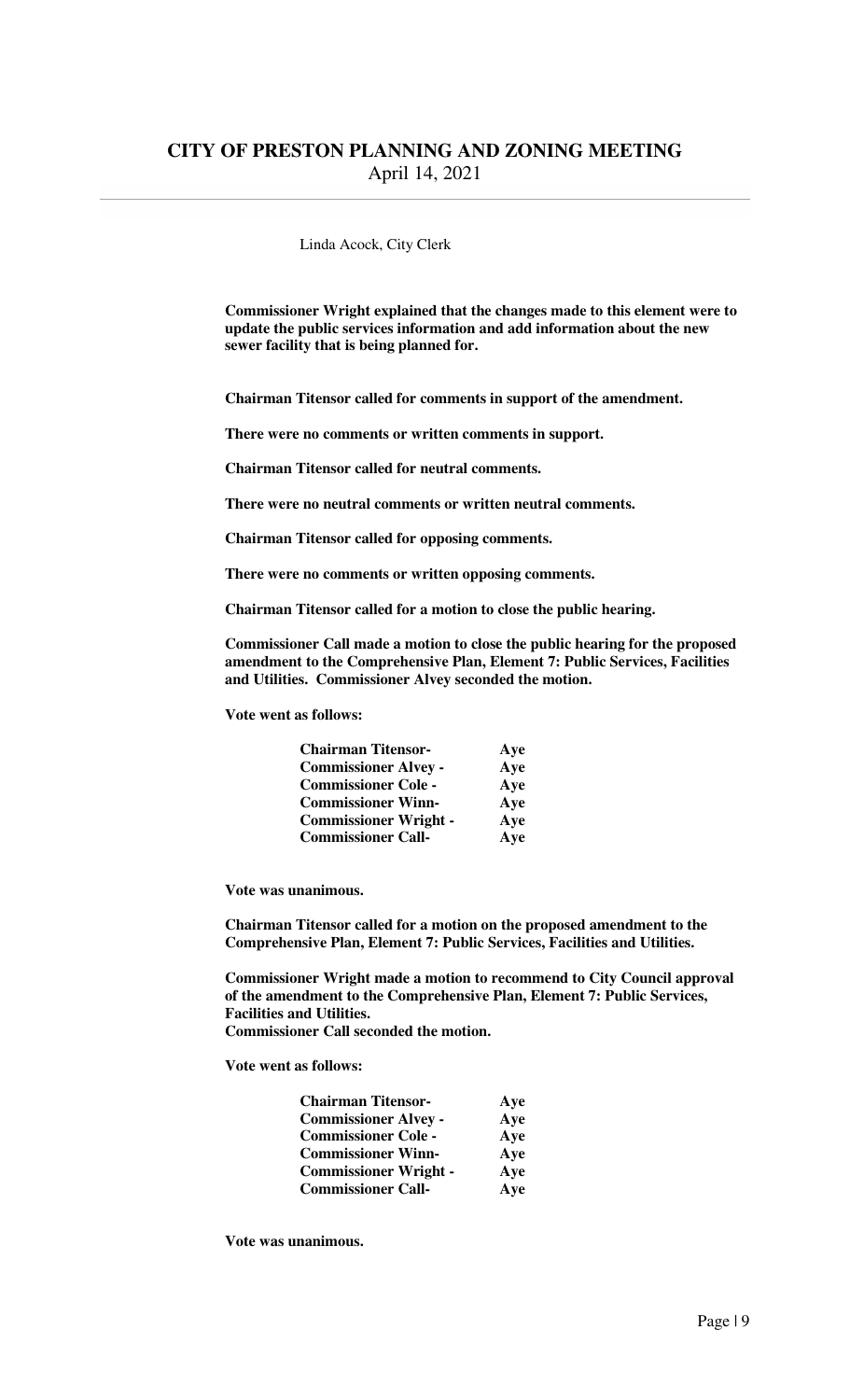**AMEND-MENT TO COMPRE-HENSIVE PLAN ELEMENT 11:** 

### **PUBLIC Chairman Titensor called for a public hearing on the proposed amendment to HEARING the Comprehensive Plan, Element 11: Housing.**

### **HOUSING** NOTICE OF PUBLICE HEARING City of Preston

Amendments to City of Preston Comprehensive Plan, ELEMENT 11: Housing

 A public hearing will be held before the Planning and Zoning Commission, of the City of Preston, to hear public comment on amendments to the City of Preston's Comprehensive Plan, ELEMENT 11: Housing

 Amend paragraph 2, to remove the words restrictive standards, and add the words current zoning ordinances.

 Amend paragraph 3, to remove the words apartment complexes and add the words multi-unit housing and PUD development.

 HEARING DATE AND TIME: Wednesday, April 14, 2021 at 6:25 p.m. or a soon thereafter as can be heard.

 HEARING LOCATION: Preston City Hall Council Chambers 70 West Oneida Preston, Idaho 83263.

 A copy of ELEMENT 11: Housing, of the City of Preston Comprehensive Plan, is available at the City Clerk's office at 70 West Oneida Preston, Idaho.

 City Hall is accessible to persons with disabilities. Anyone desiring accommodations for disabilities please call the City Clerk's Office, 208-852-1817, at least 48 hours prior to the public hearing.

Linda Acock, City Clerk

 **Commissioner Cole explained that this element is being amended to update current issues with multi-family housing, including expanding the areas where it can be built and making it less restrictive to build multi-family housing. He also noted that the issue of affordable housing is one that Preston has faced since the last revision of the Comprehensive Plan.** 

 **Chairman Titensor called for comments in support of the amendment.** 

 **Dixon Beckstead stated that the wording "unobtrusive to current residents" is very vague and suggested they look at different wording. Chairman Titensor explained that this document is just an outline and specific issues are addressed in the ordinances.** 

 **There were no written comments in support.** 

 **Chairman Titensor called for neutral comments.** 

 **There were no neutral comments or written neutral comments.** 

 **Chairman Titensor called for opposing comments.** 

 **There were no comments or written opposing comments.** 

 **Chairman Titensor called for a motion to close the public hearing.**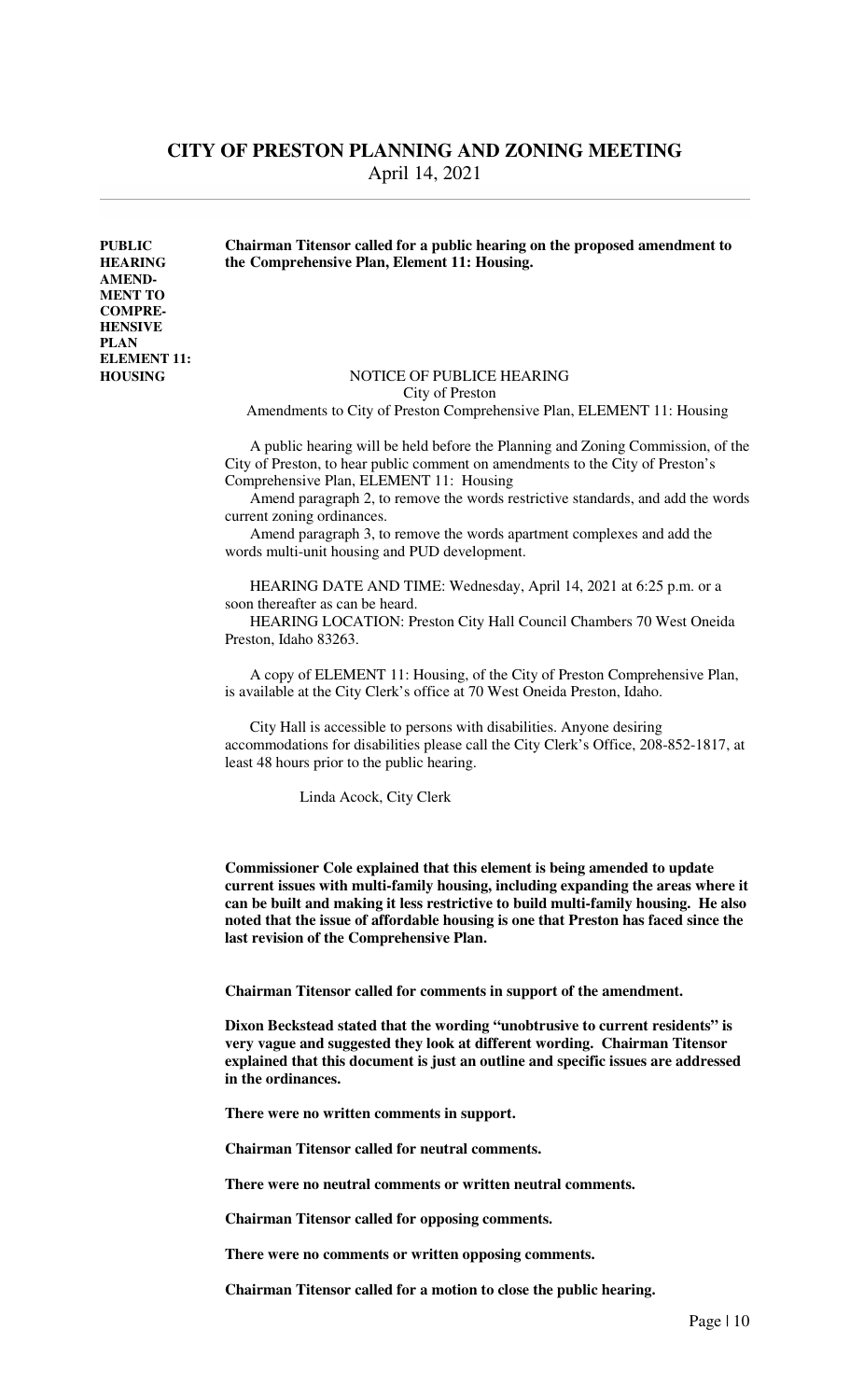**Commissioner Alvey made a motion to close the public hearing for the proposed amendment to the Comprehensive Plan, Element 11: Housing. Commissioner Cole seconded the motion.** 

 **Vote went as follows:** 

| <b>Chairman Titensor-</b>    | Ave |
|------------------------------|-----|
| <b>Commissioner Alvey -</b>  | Aye |
| <b>Commissioner Cole -</b>   | Aye |
| <b>Commissioner Winn-</b>    | Aye |
| <b>Commissioner Wright -</b> | Aye |
| <b>Commissioner Call-</b>    | Aye |

 **Vote was unanimous.** 

 **Chairman Titensor called for a motion on the proposed amendment to the Comprehensive Plan, Element 11: Housing.** 

 **Commissioner Wright made a motion to recommend to City Council approval of the amendment to the Comprehensive Plan, Element 11: Housing. Commissioner Call seconded the motion.** 

 **Vote went as follows:** 

| <b>Chairman Titensor-</b>    | Aye |
|------------------------------|-----|
| <b>Commissioner Alvey -</b>  | Aye |
| <b>Commissioner Cole -</b>   | Aye |
| <b>Commissioner Winn-</b>    | Aye |
| <b>Commissioner Wright -</b> | Aye |
| <b>Commissioner Call-</b>    | Aye |

**Vote was unanimous.** 

**PUBLIC Chairman Titensor called for a public hearing an amendment to the HEARING Subdivision Ordinance, Flag Lots, Chapter 16.24.045 of the Preston AMEND- Municipal Code.** 

**MENT TO THE SUBDIVISION ORDINANCE,** 

#### **FLAG LOTS NOTICE OF PUBLIC HEARING**

Notice is hereby given that a public hearing will be held on the 14<sup>th</sup> day of April, 2021, at the hour of 6:35 P.M., or as soon thereafter as this matter may be heard, at City Hall located at 70 West Oneida St., Preston, Idaho, before the City of Preston Planning and Zoning Commission to consider an amendment to the Subdivision Ordinance, Flag Lots, Chapter 16.24.045 of the Preston Municipal Code, as follows:

 AN ORDINANCE OF THE CITY OF PRESTON, IDAHO, AMENDING THE SUBDIVISION ORDINANCE OF THE PRESTON MUNICIPAL CODE AS FOLLOWS: 16.24.045 – FLAG LOTS, REVISING NUMBERING OF PARAGRAPHS, ELIMINATING THE RESTRICTION OF FLAG LOTS ONLY WITHIN THE CORE AREA OF THE CITY; AUTHORIZING THE CITY ENGINEER TO REQUIRE SCREENING AND LANDSCAPING; REQUIRING ALL PLANS BE APPROVED BY THE LOCAL FIRE PROTECTION AGENCY, THAT ALL DWELLINGS BE LOCATED WITHIN A MAXIMUM DISTANCE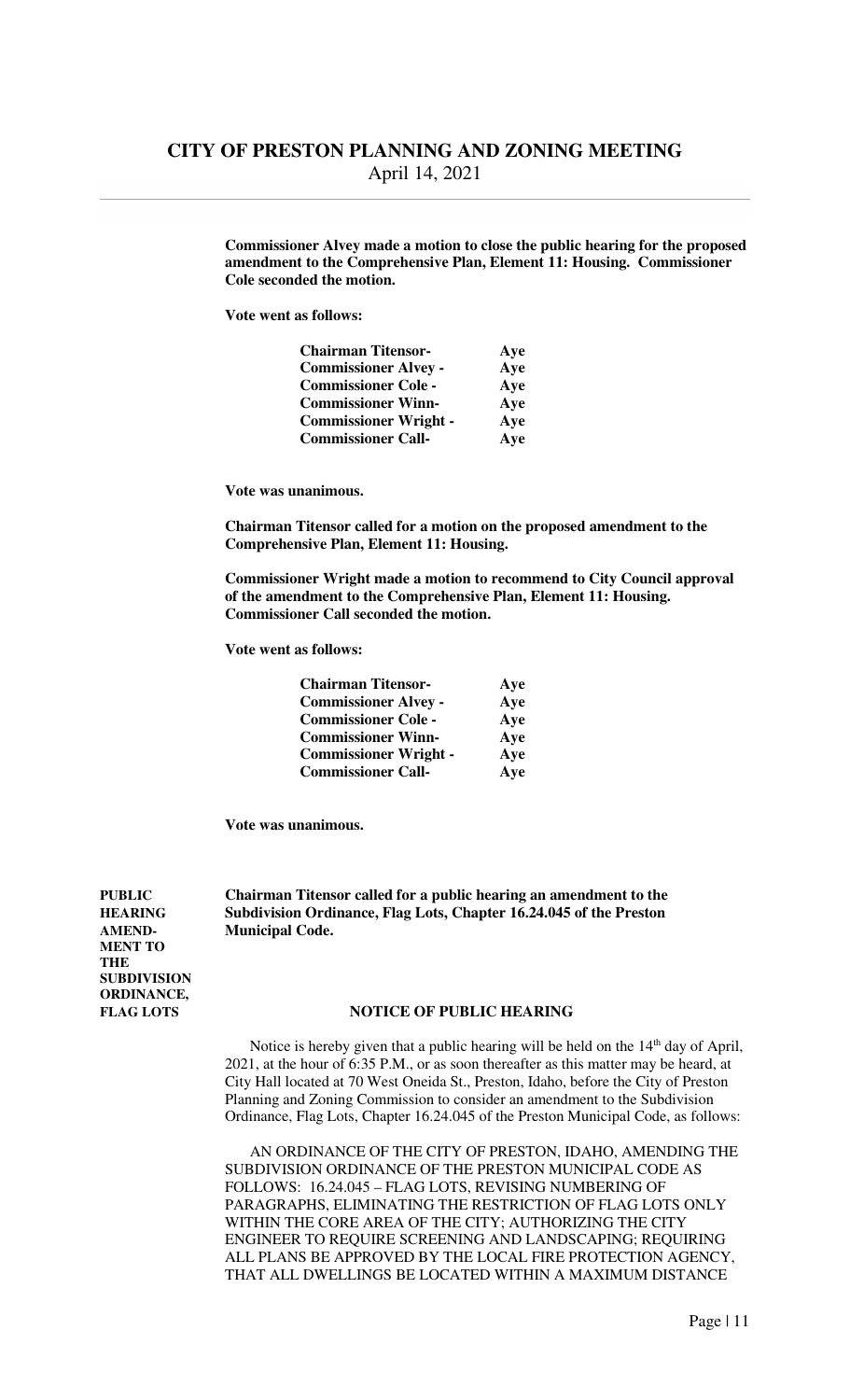OF FOUR HUNDRED FIFTY FEET (450') FROM THE STREET CENTERLINE, FIRE HYDRANTS, TURNAROUNDS, SIGNS, AND THAT ALL IMPROVEMENTS SHALL BE COMPLETED AT THE OWNER/DEVELOPER EXPENSE; REVISE THE BEFORE-AFTER INFILL ILLUSTRATION TO A FLAG LOT ILLUSTRATION.

 A copy of a proposed ordinance is on file with the city clerk at the above address and copies of the same may be obtained from that office from and after March 24, 2021.

 All persons present at the public hearing will be given the opportunity to be heard. Written comments and objections may be submitted to the City Clerk at the above address prior to the public hearing, and the same shall be considered by the Commission in its deliberations.

Linda Acock, City Clerk

 $\frac{1}{\sqrt{2}}$  ,  $\frac{1}{\sqrt{2}}$  ,  $\frac{1}{\sqrt{2}}$  ,  $\frac{1}{\sqrt{2}}$  ,  $\frac{1}{\sqrt{2}}$  ,  $\frac{1}{\sqrt{2}}$  ,  $\frac{1}{\sqrt{2}}$  ,  $\frac{1}{\sqrt{2}}$  ,  $\frac{1}{\sqrt{2}}$  ,  $\frac{1}{\sqrt{2}}$  ,  $\frac{1}{\sqrt{2}}$  ,  $\frac{1}{\sqrt{2}}$  ,  $\frac{1}{\sqrt{2}}$  ,  $\frac{1}{\sqrt{2}}$  ,  $\frac{1}{\sqrt{2}}$ 

 **City Engineer Tyrell Simpson explained that this ordinance is being amended to make it possible for flag lots to be outside of the core of the city and to extend the driveway limit to 450 feet, adding a requirement for a fire hydrant and a turn around.** 

 **Chairman Titensor called for comments in support of the amendment.** 

 **There were no comments and no written comments in support.** 

 **Chairman Titensor called for neutral comments.** 

 **There were no neutral comments or written neutral comments.** 

 **Chairman Titensor called for opposing comments.** 

 **Nile Checketts asked if the longer driveway was approved by the state fire department as he understood that a driveway over 150 feet would require a turnaround. Mr. Simpson replied that the new code includes the requirement for a turnaround if the driveway exceeds 150 feet.** 

 **There were no written opposing comments.** 

 **Chairman Titensor called for a motion to close the public hearing.** 

 **Commissioner Alvey made a motion to close the public hearing for the proposed amendment to the Subdivision Ordinance, Flag Lots, Chapter 16.24.045 of the Preston Municipal Code. Commissioner Cole seconded the motion.** 

 **Vote went as follows:** 

| <b>Chairman Titensor-</b>    | Aye |
|------------------------------|-----|
| <b>Commissioner Alvey -</b>  | Aye |
| <b>Commissioner Cole -</b>   | Aye |
| <b>Commissioner Winn-</b>    | Aye |
| <b>Commissioner Wright -</b> | Aye |
| <b>Commissioner Call-</b>    | Aye |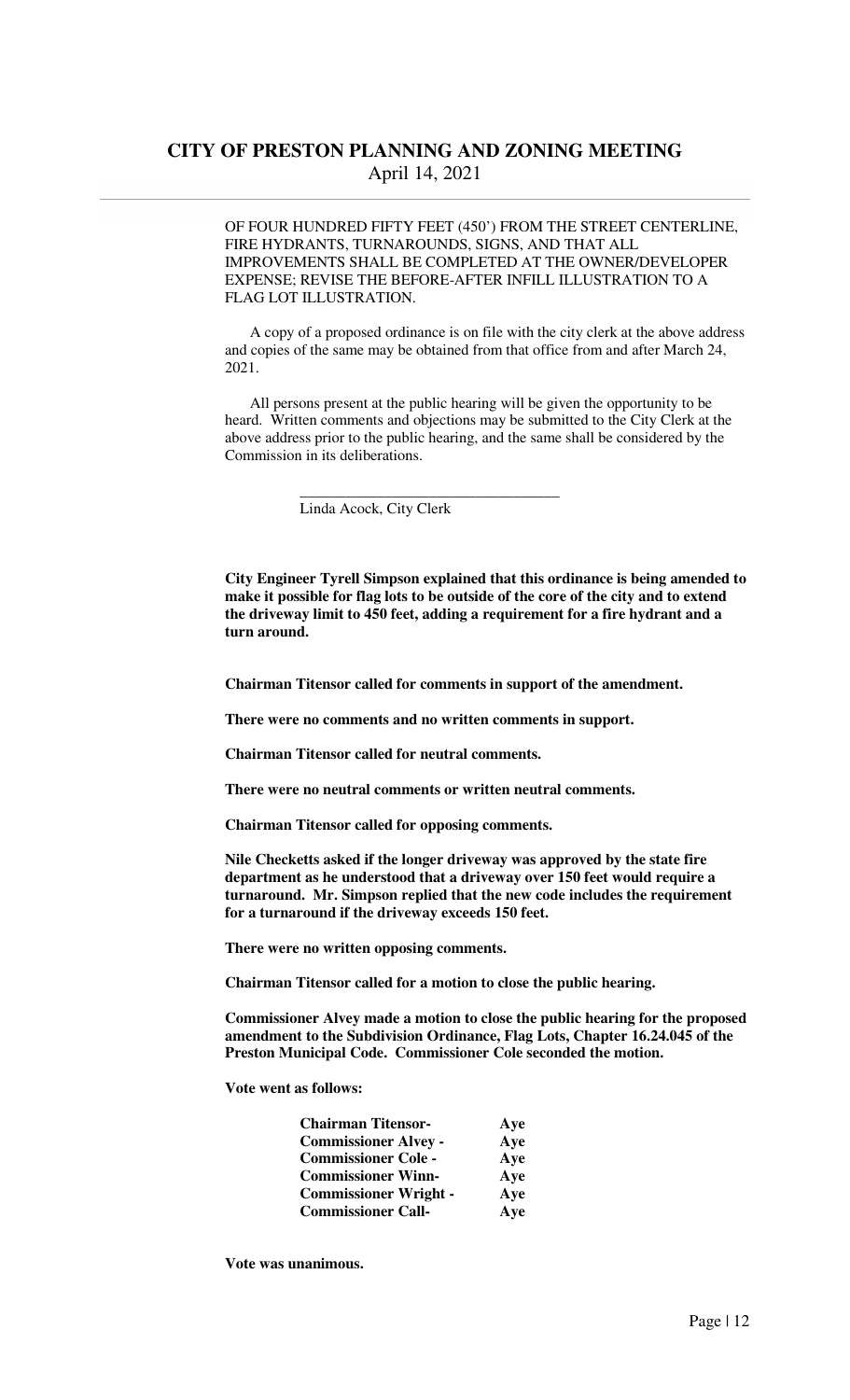**Chairman Titensor called for a motion on the proposed amendment to the Subdivision Ordinance, Flag Lots, Chapter 16.24.045 of the Preston Municipal Code.** 

 **Commissioner Call made a motion to recommend to City Council approval of the Subdivision Ordinance, Flag Lots, Chapter 16.24.045 of the Preston Municipal Code. Commissioner Alvey seconded the motion.** 

 **Vote went as follows:** 

| <b>Chairman Titensor-</b>    | Ave |
|------------------------------|-----|
| <b>Commissioner Alvey -</b>  | Aye |
| <b>Commissioner Cole -</b>   | Aye |
| <b>Commissioner Winn-</b>    | Aye |
| <b>Commissioner Wright -</b> | Aye |
| <b>Commissioner Call-</b>    | Aye |

**Vote was unanimous.** 

**PUBLIC Chairman Titensor called for a public hearing on the proposed amendment to HEARING the Zoning Ordinance, Off-Street Parking, Chapter 17.22 of the Preston AMEND- Municipal Code.** 

#### **PARKING NOTICE OF PUBLIC HEARING**

Notice is hereby given that a public hearing will be held on the 14<sup>th</sup> day of April, 2021, at the hour of 6:40 P.M., or as soon thereafter as this matter may be heard, at City Hall located at 70 West Oneida St., Preston, Idaho, before the City of Preston Planning and Zoning Commission to consider an amendment to the Zoning Ordinance, Off-Street Parking, Chapter 17.22 of the Preston Municipal Code, as follows:

 AN ORDINANCE OF THE CITY OF PRESTON, IDAHO, AMENDING THE ZONING ORDINANCE, PRESTON MUNICIPAL CODE AS FOLLOWS: 17.22 – OFF-STREET PARKING, CHANGING CHAPTER TITLE OF 17.22.010 FROM INCREASE IN INTENSITY OF USE TO ENLARGEMENT OR INCREASE OF USE; REMOVING LANGUAGE REFERENCING INTENSITY OF USE TO THAT OF ENLARGEMENT OR INCREASE; AND ALLOWING PLANNING AND ZONING COMMISSION TO GRANT EXCEPTIONS BASED ON SUFFICIENT STANDARD.

 17.22.030 ACCESS: ADDING 12' WIDTH MINIMUM FOR ONE-WAY ACCESS; AND 24' WIDTH MINIMUM FOR TWO-WAY ACCESS.

 17.22.040 EXISTING BUILDING NOT DEEMED NONCONFORMING: EXISTING BUILDINGS MAY NOT REDUCE PARKING AREA OR CAPACITY.

 17.22.050 ROUNDING UP OF FRACTIONAL NUMBERS: CALCULATION FOR REQUIRED PARKING SPACES SHALL BE ROUNDED UP.

 17.22.070 MIXED USES: REMOVE EXCEPTION FOR DWELLINGS AND **MOTELS** 

 17.22.080 HARD-SURFACED PARKING SPACES: INCLUDE CONCRETE OR ASPHALT AS HARDSCAPED, IMPERMEABLE SURFACE; REQUIRE FRONT YARDS OF COMMERCIAL AND INDUSTRIAL BUILDINGS TO BE LANDSCAPED OR HARDSCAPED; NEW COMMERCIAL OR INDUSTRIAL BUILDING, OR ADDITIONS OF 500 SQUARE FEET SHALL BE REVIEWED AND APPROVED BY THE PLANNING AND ZONING COMMISSION.

**MENT TO THE ZONING ORDINANCE, OFF-STREET**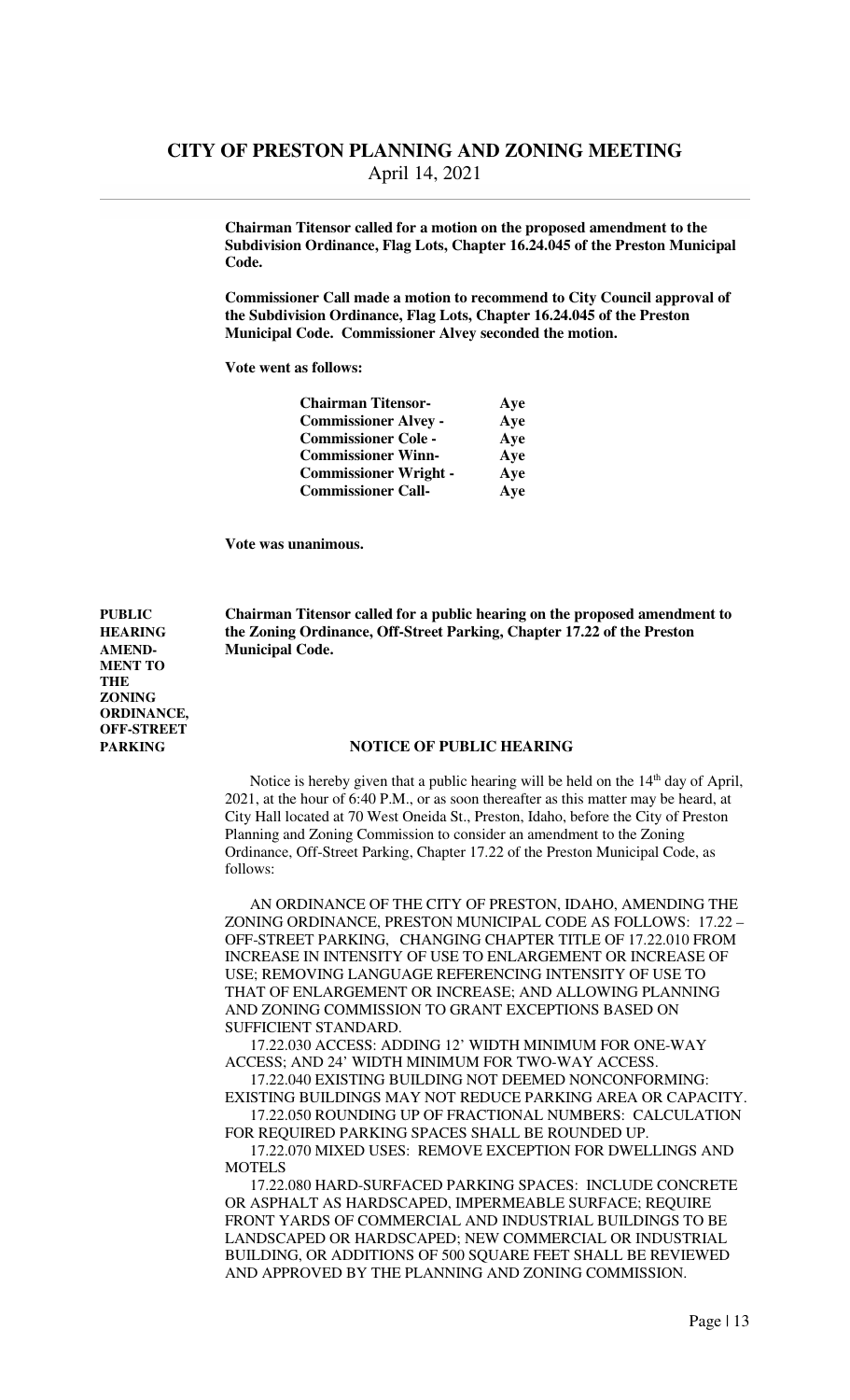17.22.090 LIGHTING—SCREENING: ADDING PRIVACY FENCE; FENCING AND SCREENING TO BE MAINTAINED IN GOOD CONDITION; IF TERRAIN OR NATURAL FEATURES PROHIBIT SCREENING, PLANNING AND ZONING COMMISSION MAY NOT REQUIRE SCREENING; LIGHTING AND SCREENING PLANS SHOULD BE APPROVED BY THE PLANNING AND ZONING COMMISSION; CREAT TABLE FOR REQUIRED PARKING SPACE PER USE.

 CREATE 17.22.100 TABLE FOR REQUIRED PARKING SPACE PER USE. CREATE 17.22.110 PARKING STANDARDS: CREATING A PARKING SPACE DIMENSION TABLE

CREATE 17.22.120 STATE STREET PARKING 1ST SOUTH TO 1ST NORTH -BUYOUT OPTION: CREATE A STATE STREET 1ST SOUTH TO 1ST NORTH BUYOUT OPTION; CREATE THE DOWNTOWN PARKING FUND, ESTABLISH RATES FOR BUYOUT BY RESOLUTION; REQUIRING THE CANDIDATE FOR BUYOUT TO PRESENT EVIDENCE AS TO WHY THE BUYOUT IS NECESSARY; NO STAFF PARKING ALONG STATE STREET.

 CREATE 17.22.130 REQUIRED LOADING ZONES: REQUIRING LOADING AREAS FOR NEWLY CONSTRUCTED COMMERCIAL/INDUSTRIAL BUILDING; LOADING AREAS SHALL NOT ENCROACH UPON PUBLIC PROPERTY; PARKING AREAS SHALL NOT DOUBLE AS LOADING AREAS DURING OPERATING HOURS.

 CREATE 17.22.140 FINES FOR VIOLATIONS: ESTABLISHING PENALTY FOR VIOLATION.

 A copy of a proposed ordinance is on file with the city clerk at the above address and copies of the same may be obtained from that office from and after March 24, 2021.

 All persons present at the public hearing will be given the opportunity to be heard. Written comments and objections may be submitted to the City Clerk at the above address prior to the public hearing, and the same shall be considered by the Commission in its deliberations.

Linda Acock, City Clerk

 $\frac{1}{\sqrt{2}}$  ,  $\frac{1}{\sqrt{2}}$  ,  $\frac{1}{\sqrt{2}}$  ,  $\frac{1}{\sqrt{2}}$  ,  $\frac{1}{\sqrt{2}}$  ,  $\frac{1}{\sqrt{2}}$  ,  $\frac{1}{\sqrt{2}}$  ,  $\frac{1}{\sqrt{2}}$  ,  $\frac{1}{\sqrt{2}}$  ,  $\frac{1}{\sqrt{2}}$  ,  $\frac{1}{\sqrt{2}}$  ,  $\frac{1}{\sqrt{2}}$  ,  $\frac{1}{\sqrt{2}}$  ,  $\frac{1}{\sqrt{2}}$  ,  $\frac{1}{\sqrt{2}}$ 

 **Economic Development Director Shawn Oliverson explained that the biggest change to this ordinance is the buyout option for businesses that are downtown and do not have any parking available.** 

 **Chairman Titensor called for comments in support of the amendment.** 

 **There were no comments and no written comments in support.** 

 **Chairman Titensor called for neutral comments.** 

 **There were no neutral comments or written neutral comments.** 

 **Chairman Titensor called for opposing comments.** 

 **There were no comments and no written opposing comments.** 

 **Chairman Titensor called for a motion to close the public hearing.** 

 **Commissioner Winn made a motion to close the public hearing for the proposed amendment to the Zoning Ordinance, Off-Street Parking, Chapter 17.22 of the Preston Municipal Code. Commissioner Wright seconded the motion.** 

 **Vote went as follows:**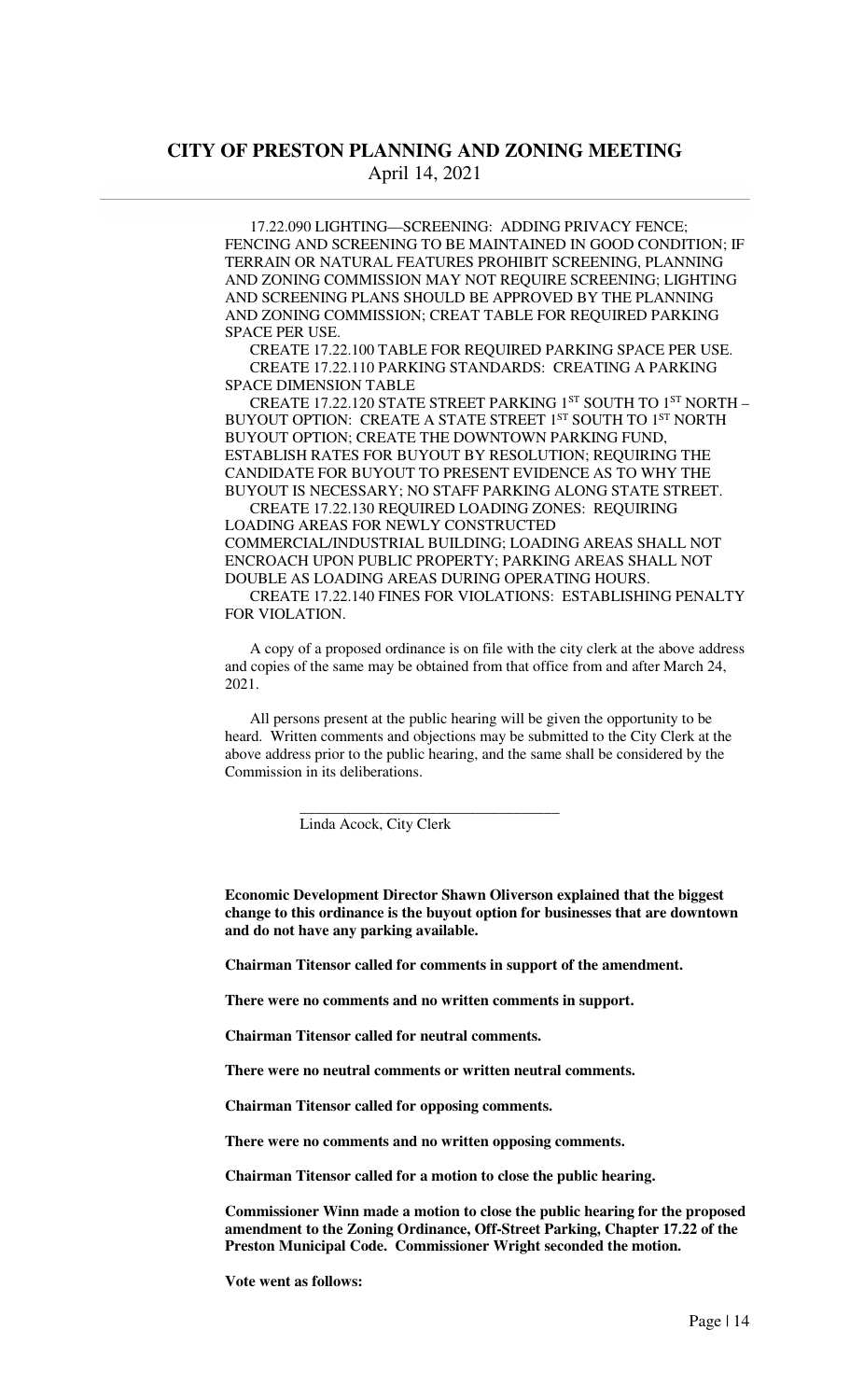| <b>Chairman Titensor-</b>    | Aye |
|------------------------------|-----|
| <b>Commissioner Alvey -</b>  | Aye |
| <b>Commissioner Cole -</b>   | Aye |
| <b>Commissioner Winn-</b>    | Aye |
| <b>Commissioner Wright -</b> | Aye |
| <b>Commissioner Call-</b>    | Aye |

 **Vote was unanimous.** 

 **Chairman Titensor called for a motion on the proposed amendment to the Zoning Ordinance, Off-Street Parking, Chapter 17.22 of the Preston Municipal Code.** 

 **Commissioner Call made a motion to recommend to City Council approval of the amendment to the Zoning Ordinance, Off-Street Parking, Chapter 17.22 of the Preston Municipal Code. Commissioner Alvey seconded the motion.** 

 **Vote went as follows:** 

| <b>Chairman Titensor-</b>    | Ave |
|------------------------------|-----|
| <b>Commissioner Alvey -</b>  | Aye |
| <b>Commissioner Cole -</b>   | Aye |
| <b>Commissioner Winn-</b>    | Aye |
| <b>Commissioner Wright -</b> | Aye |
| <b>Commissioner Call-</b>    | Aye |

**Vote was unanimous.** 

**CHAPTER TO THE PRESTON MUNICIPAL** 

**PUBLIC Chairman Titensor called for a public hearing on the creation of a new HEARING chapter to the Preston Municipal Code, Title 17, Zoning, 17.19, Animals CREATION and Eliminating 17.20.010, 17.20.020 , and 17.24.090 of Prohibited Uses In OF A NEW The Preston Municipal Code.** 

#### **CODE NOTICE OF PUBLIC HEARING**

Notice is hereby given that a public hearing will be held on the  $14<sup>th</sup>$  day of April, 2021, at the hour of 6:45 P.M., or as soon thereafter as this matter may be heard, at City Hall located at 70 West Oneida St., Preston, Idaho, before the City of Preston Planning and Zoning Commission to consider the creation of a new Chapter to the Preston Municipal Code, Title 17 Zoning, 17.19 ANIMALS and eliminating 17.20.010, 17.20.020, and 17.24.090 of prohibited uses in the Preston Municipal Code, as follows:

 AN ORDINANCE OF THE CITY OF PRESTON, IDAHO, ELIMINATING PRESTON MUNICIPAL CODE 17.20.010 CERTAIN ANIMALS PROHIBITED A-1 AND A-2 DISTRICTS, IN ITS ENTIRETY; ELIMINATING PRESTON MUNICIPAL CODE 17.20.020 CERTAIN ANIMALS PROHIBITED RESIDENTIAL B AND TRANSITIONAL DISTRICTS, IN ITS ENTIRETY; AND ELIMINATING PRESTON MUNICIPAL CODE 17.24.090 LIVESTOCK ON PROPERTY IN ITS ENTIRETY AND CREATING A NEW CHAPTER IN THE PRESTON MUNICIPAL CODE, 17.19 ANIMALS.

 17.19.010 PURPOSE – PROVIDE FOR KEEPING OF ANIMALS WITHIN CITY LIMITS.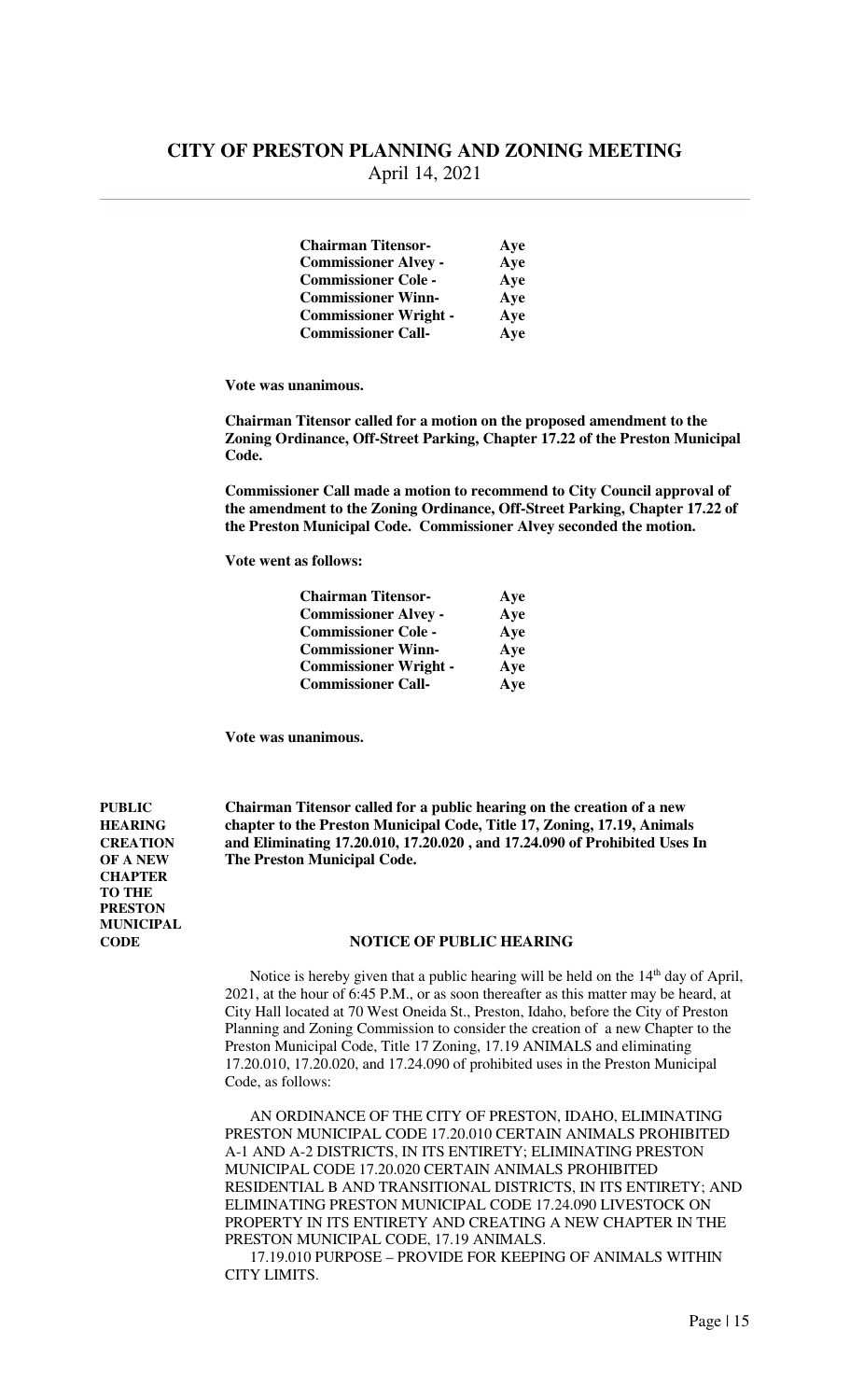17.19.020 DEFINITIONS – DEFINE ANIMAL; ANIMAL EQUIVALENT UNIT (AEU); ANIMAL RIGHTS; BONAFIDE AGRICULTURAL, COMMERCIAL OR COMPETITIVE ENTERPRISES; HOUSEHOLD PETS; AND NONCONFORMING ANIMAL RIGHTS.

 17.19.030 CONTINUANCE OF NONCONFORMING ANIMAL RIGHTS – ALLOWS PROPERTY OWNERS TO MAINTAIN, BUT NOT ENLARGE, NONCONFORMING ANIMAL RIGHTS.

 17.19.040 EXEMPTIONS FOR EXISTING BONAFIDE AGRICULTURAL, COMMERCIAL, OR COMPETITIVE ENTERPRISES – CITY SHALL NOT TAKE ACTION TO RESTRICT EXISTING BONAFIDE AGRICULTURAL, COMMERCIAL, OR COMPETITIVE ENTERPRISE, EXCEPT A) PROHIBITED ANIMALS, B) LIVESTOCK PER PRESTON MUNICIPAL CODE 6.04 C) PROVISIONS WITHIN 17.19.070, 17.19.080, 17.19.090, 17.19.100, 17.19.110, 17.19.120, 17.19.130, D) USE IS DISCONTINUED FOR A PERIOD OF TEN (10) YEARS, E) BULLS AND STALLIONS MUST BE IN COMPLIANCE WITH PRESTON MUNICIPAL CODE 6.04.

 17.19.050 NUMBER OF ANIMALS PERMITTED – CREATING MINIMUM REQUIRED LOT SIZE; CLASSIFICATION OF ANIMAL; NUMBER OF ANIMALS ALLOWED BASED ON ANIMAL EQUIVALENT UNIT (AEU); ANIMAL DENSITY; TABLE PER CLASSIFICATION AEU AND LOT SIZE.

 17.19.060 YOUNG ANIMAL ALLOWANCE – MEDIUM CLASSIFIED ANIMALS UNDER ONE (1) YEAR WILL COUNT AS HALF AN ANIMAL EQUIVALENT UNIT.

 17.19.070 REGULATIONS OF FEEDING AND HOUSING ANIMALS – LARGE AND MEDIUM ANIMALS MUST BE FED AND CORRALLED AT LEAST FORTY-FIVE FEET (45') FROM ANY NEIGHBORING BUILDING WITH HUMAN OCCUPANCY; JOINT FENCING PROHIBITED UNLESS ADJOINING PROPERTY OWNER GIVES CONSENT; FEEDING AND HOUSING ANIMALS SUBJECT TO ALL OTHER SECTIONS OF THE PRESTON MUNICIPAL CODE.

 17.19.080 OTHER REGULATIONS – PROVISIONS OF PRESTON MUNICIPAL CODE TITLE 6 ANIMALS, CHAPTER 4 SHALL APPLY

 17.19.090 TRESPASS BY ANIMALS OR FOWLS – IT SHALL BE UNLAWFUL FOR ANIMAL OR FOWL TO TRESPASS UPON THE PREMISE OF ANOTHER

 17.19.100 PROHIBITED ANIMALS – HOGS OR PIGS; ALLIGATORS AND CROCODILES; BEAR; CAT FAMILY, EXCLUDING COMMON DOMESTIC CAT; DOG FAMILY, EXCLUDING DOMESTIC DOG; OSTRICH; PORCUPINE; PRIMATES; RACCOON; ROOSTER; SKUNK; VENOMOUS FISH AND PIRANHA; VENOMOUS SNAKES, LIZARDS, REPTILES; WEASEL INCLUDING ALL MUSTILIDAE FAMILY; WILD ANIMAL SUCH AS BIG GAME ANIMALS WHICH ARE RESTRICTED BY STATE OR FEDERAL LAW.

 17.19.110 TRANSFERRING ANIMAL RIGHTS – THE RIGHTS TO KEEP ANIMALS ON A PARCEL IS NOT TRANSFERABLE TO ANOTHER PARCEL.

 17.19.120 ANIMAL RIGHTS IN PLATTED SUBDIVISIONS – LOTS IN MAJOR AND MINOR SUBDIVISIONS ARE NOT ELIGIBLE FOR ANIMAL RIGHTS, EXCEPTING SMALL ANIMAL AND FOWL, UNLESS EACH AND EVERY LOT MEETS REQUIRED ACREAGE; HOA MAY FURTHER **RESTRICT.** 

17.19.130 PENALTIES – ESTABLISHING PENALTY FOR VIOLATION.

 A copy of a proposed ordinance is on file with the city clerk at the above address and copies of the same may be obtained from that office from and after March 24, 2021.

 All persons present at the public hearing will be given the opportunity to be heard. Written comments and objections may be submitted to the City Clerk at the above address prior to the public hearing, and the same shall be considered by the Commission in its deliberations.

 $\overline{\phantom{a}}$  ,  $\overline{\phantom{a}}$  ,  $\overline{\phantom{a}}$  ,  $\overline{\phantom{a}}$  ,  $\overline{\phantom{a}}$  ,  $\overline{\phantom{a}}$  ,  $\overline{\phantom{a}}$  ,  $\overline{\phantom{a}}$  ,  $\overline{\phantom{a}}$  ,  $\overline{\phantom{a}}$  ,  $\overline{\phantom{a}}$  ,  $\overline{\phantom{a}}$  ,  $\overline{\phantom{a}}$  ,  $\overline{\phantom{a}}$  ,  $\overline{\phantom{a}}$  ,  $\overline{\phantom{a}}$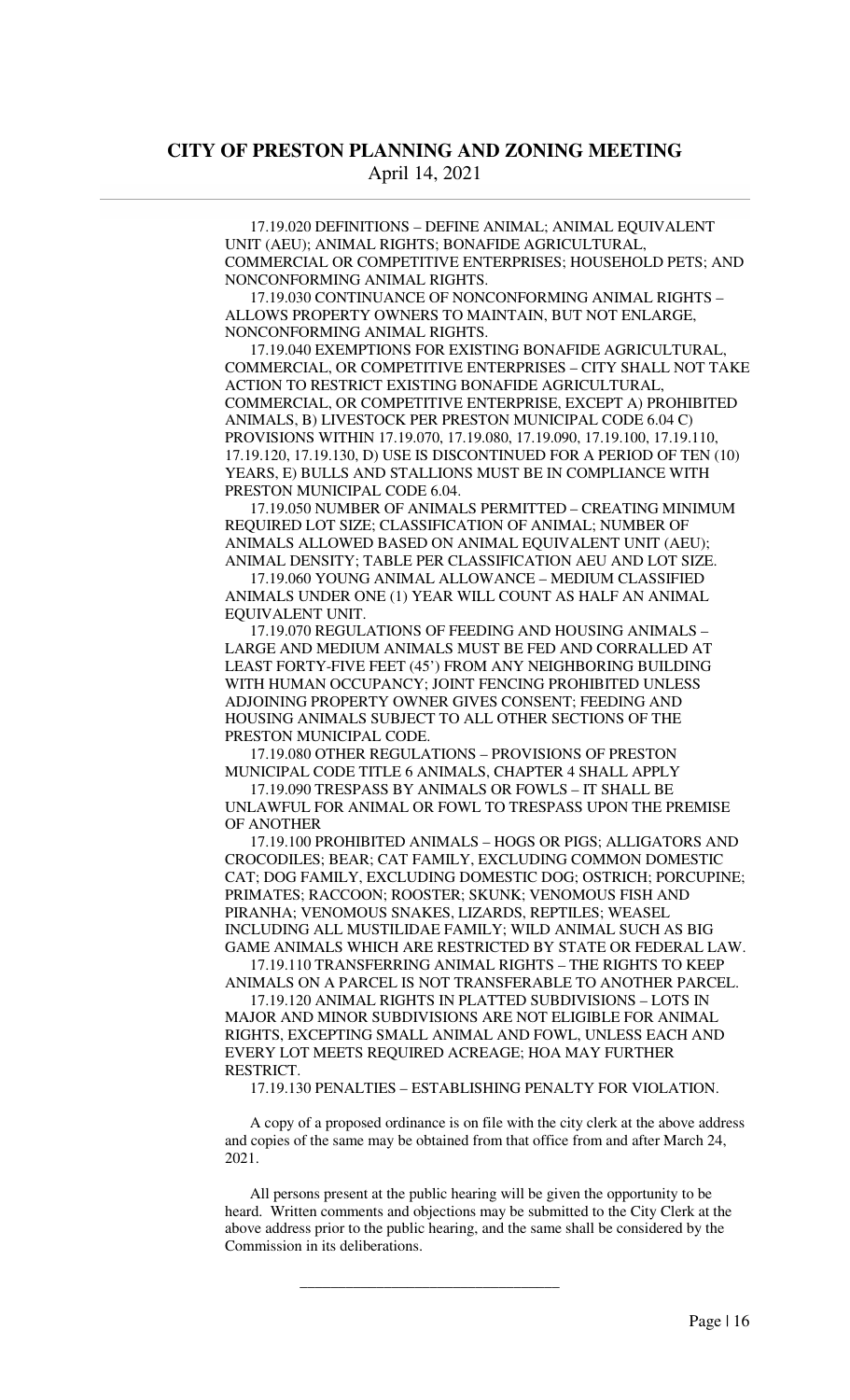#### Linda Acock, City Clerk

**Chairman Titensor explained that they have received a lot of public feedback about this issue and they have taken a deep look into animal rights in the city and tried to come up with something that will work for what is already happening in the city with animals. This ordinance removes any zoning based restrictions and bases animal capacity on lot size. It also includes provisions for baby animals that are not permanent residents and protections for existing enterprises.** 

 **Chairman Titensor called for comments in support of the amendment.** 

 **Jim Summers thanked the commissioners for working on this ordinance. He wondered what protection current property owners have against new developments that move in and don't like the smell or noise of animals. Chairman Titensor explained that there would be no impact on the current property owners, there are protections in place for neighbors through a nuisance complaint.** 

 **Quinn Corbridge thanked the commissioners for their work on making these changes. He stated that he has occasionally raised pigs and would that be grandfathered in? Chairman Titensor explained that pigs have never been allowed in the city limits and that would not change.** 

 **Dixon Beckstead asked a question about the conversion table for maximum animals per half acre. Mr. Oliverson explained that the maximum number of animals per half acre is four (4).** 

 **Zac Corbridge thanked the commissioners and stated that this will resolve some issues between neighbors. He feels that people should be allowed to use their land. He asked them to consider making an exception for kids who would like to raise pigs for 4-H. He also asked for clarification on the nuisance complaints. Chairman Titensor explained that city code 6.04.140 addresses the nuisance complaints and will be enforced.** 

 **There were no written comments in support.** 

 **Chairman Titensor called for neutral comments.** 

 **There were no neutral comments or written neutral comments.** 

 **Chairman Titensor called for opposing comments.** 

 **Jeff Call stated that he understood that before changes could be made to ordinances the Comprehensive Plan should reflect those changes. He stated that for twenty-five (25) years the Comprehensive Plan and Title 17 has prohibited keeping large animals in the city limits and this abrupt change may catch people off guard. He also questioned how the level of nuisance is defined and who will decide what is acceptable. Chairman Titensor responded that these changes tried to reflect what was already happening in the city. He stated that unfortunately the nuisance complaints have to be driven by neighbors and while that is not ideal and can cause contention that is the reality. Commissioner Cole stated that subdivision lots are typically less than a half-acre and will not be allowed to have animals so the size restriction allows it to govern itself somewhat.** 

 **There were no written opposing comments.** 

 **Chairman Titensor called for a motion to close the public hearing.**